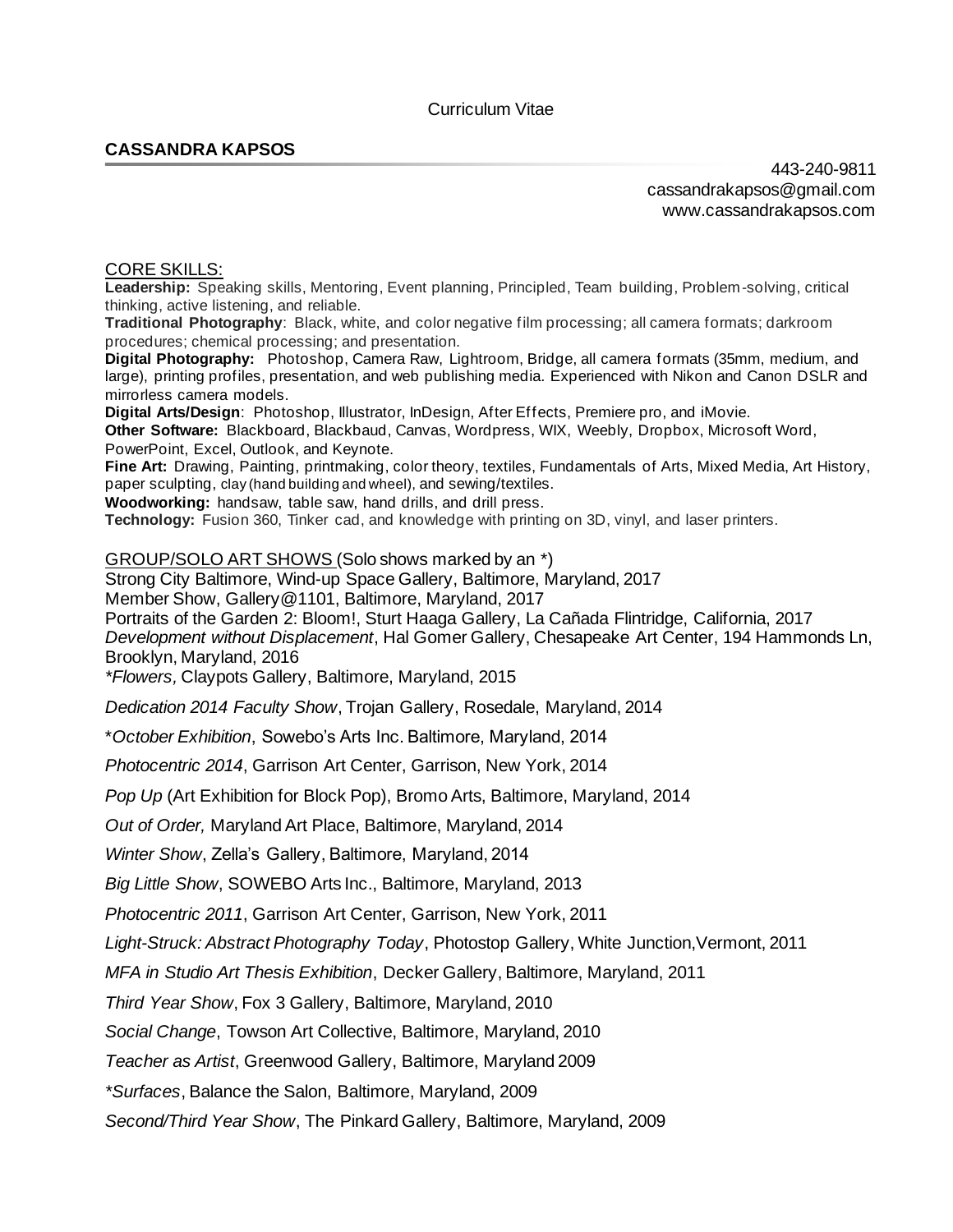*Green Exhibition*, Towson Art Collective, Baltimore, Maryland, 2009

*Out of Order*, Maryland Art Place, Baltimore Maryland, 2009

*New Directions '07*, The Barrett Art Center, Poughkeepsie, New York, 2007

*Artist Teacher/Teacher Artist*, SVA Art Gallery, New York, New York, 2006

#### PHOTOGRAPHY IN PUBLICATIONS

Gray-Hildenbrand, Jenna and Martha Smith Roberts. Finding Religion, Nova Religio: The Journal of Alternative and Emergent Religions Volume 22, Issue 3. The Regents of the University of California, 2019. pages 36-59. (Cover image and 5 photographs in article documenting research)

Gray-Hildenbrand, Jenna and Martha Smith Roberts. "Hooping Spiritualties: Embodied Experience and Communities of Practice." Curtis Coats and Monica Emerich, eds. Forthcoming in *Practical Spiritualties in the Media Age*. Bloomsbury UK Press. London,UK, 2015. pages 67-87. (6 photographs documenting the research and events)

## PRESENTATION

"Community Art and Building Community." Saint Mary's College of Maryland, Saint Mary's City, Maryland, October 2014

"Experiences with Light Creating Space." Graduate MFA Summer Presentations, Maryland Institute College of Art, Baltimore, Maryland, June 2011

## AWARDS

2017: Millard Travel Grant, Severn School, Severna Park, Maryland 2013: Community Greening Grant, Parks and people, Baltimore, Maryland *2012:* Love Your Block With Trees, Parks and people, Baltimore, Maryland *2008-2011:* MFA Studio Art Scholarship, Maryland Institute College of Art; Baltimore, Maryland

# ACEDEMIC EXPERIENCE

*2019-Present:* Digital Photography, Video, and Art 1 Upper School Teacher and Upper School Visual Arts Coordinator; The Key School; Annapolis, Maryland

*2015 to present: Instructor; Photography, Digital Arts, Graphic Design, digital fabrication, and yearbook publishing; Severn School; Severna Park, Maryland*

*2012-2015:* Instructor; Digital Photography, *Digital Imaging,* and *Computer Illustration*; Department of Art, Design, and Interactive Media; Community College of Baltimore County; Catonsville and Essex Campus; Maryland

*2014: Visiting Instructor; Photography; Department of Art and Art History; Saint Mary's College of Maryland; Saint Mary's City, Maryland*

*2009-2013:* Educator, *Photography 1*, Advanced Photography, *Digital Imaging*, and *Fundamentals of Art*, Department of Art and Music, Randallstown High School, Randallstown, Maryland

2008-2009: Assistant Educator, *Junior Photography Seminar* and *Color Photography*, Department of Photography, Maryland Institute College of Art, Baltimore, Maryland